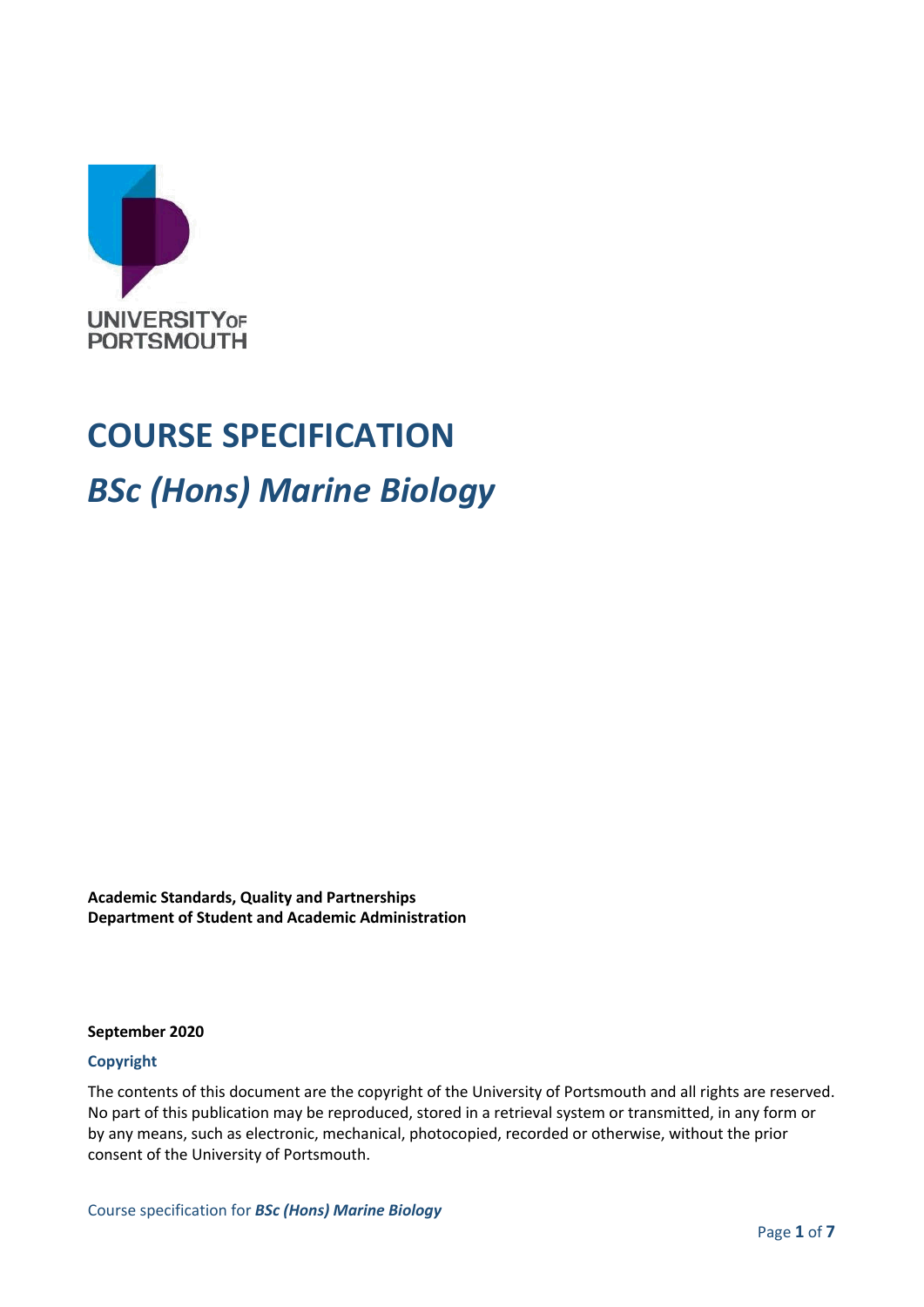## **COURSE SPECIFICATION**

Please refer to the [Course Specification Guidance Notes](http://www.port.ac.uk/departments/services/academicregistry/qmd/curriculum-framework-2019-20/filetodownload,201767,en.docx) for guidance on completing this document.

| <b>Course Title</b>                                                                                  | <b>BSc (Hons) Marine Biology</b>                                        |
|------------------------------------------------------------------------------------------------------|-------------------------------------------------------------------------|
| <b>Final Award</b>                                                                                   | <b>BSc</b> (Hons)                                                       |
| <b>Exit Awards</b>                                                                                   | CertHE, DipHE                                                           |
| Course Code / UCAS code (if applicable)                                                              | C0567F, C0567S / C160                                                   |
| Mode of study                                                                                        | <b>Full time</b>                                                        |
| Mode of delivery                                                                                     | Campus                                                                  |
| Normal length of course                                                                              | 3 years, 4 years with placement                                         |
| Cohort(s) to which this course specification<br>applies                                              | from September 2020 intake onwards                                      |
| <b>Awarding Body</b>                                                                                 | University of Portsmouth                                                |
| <b>Teaching Institution</b>                                                                          | University of Portsmouth                                                |
| Faculty                                                                                              | Science Faculty & Health                                                |
| School/Department/Subject Group                                                                      | <b>School of Biological Sciences</b>                                    |
| School/Department/Subject Group webpage                                                              | http://www.port.ac.uk/school-of-biological-sciences/                    |
| Course webpage including entry criteria                                                              | http://www.port.ac.uk/courses/biological-sciences/bsc-<br>hons-biology/ |
| Professional and/or Statutory Regulatory<br><b>Body accreditations</b>                               | Royal Society of Biology                                                |
| <b>Quality Assurance Agency Framework for</b><br><b>Higher Education Qualifications (FHEQ) Level</b> | level 4, 5 and $6$                                                      |

This course specification provides a summary of the main features of the course, identifies the aims and learning outcomes of the course, the teaching, learning and assessment methods used by teaching staff, and the reference points used to inform the curriculum.

This information is therefore useful to potential students to help them choose the right course of study, to current students on the course and to staff teaching and administering the course.

Further detailed information on the individual modules within the course may be found in the relevant module descriptors and the Course Handbook provided to students on enrolment.

Please refer to the [Course and Module Catalogue](https://course-module-catalog.port.ac.uk/#/) for further information on the course structure and modules.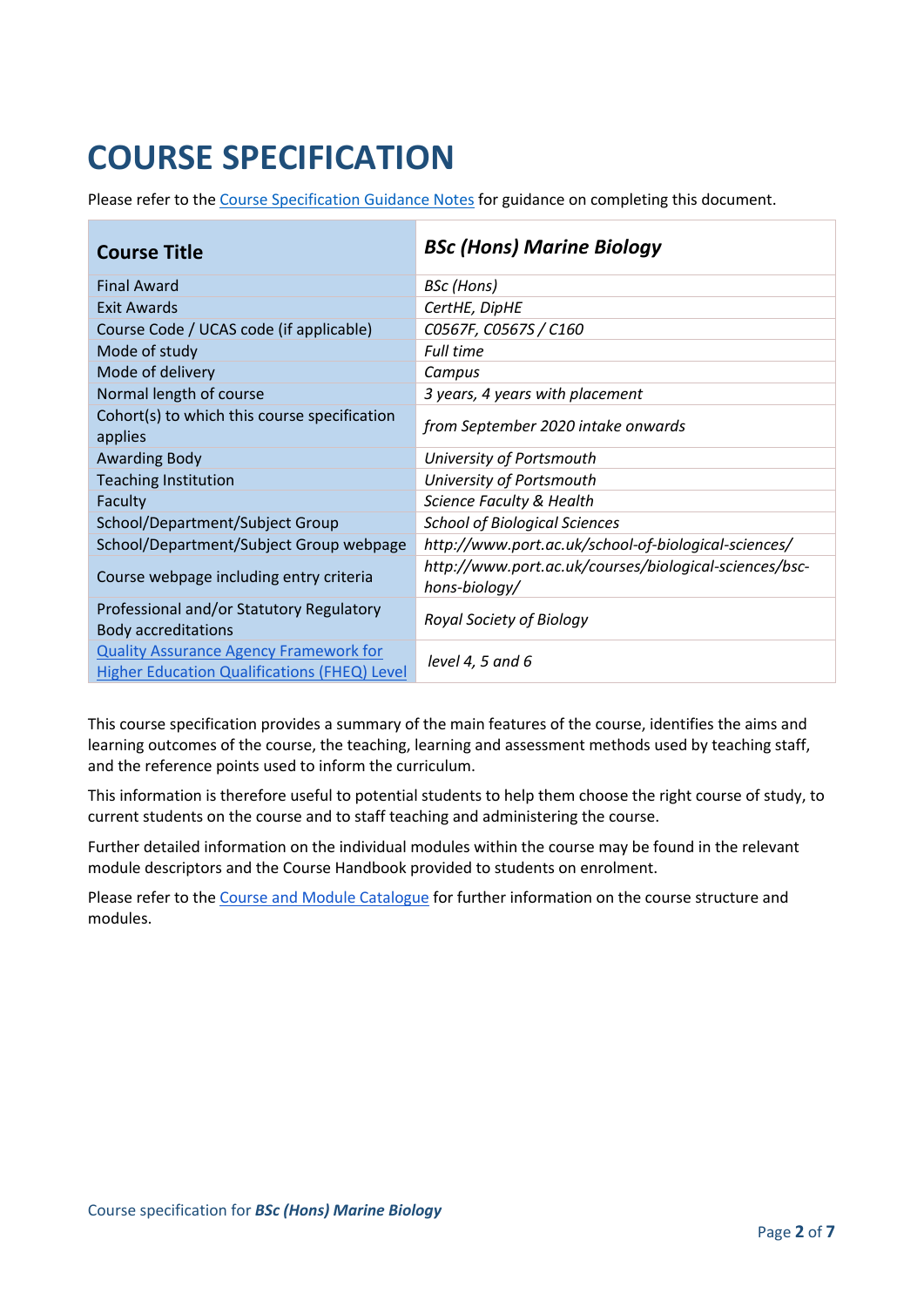## **Educational aims of the course**

*The [Course Specification Guidance Notes](http://www.port.ac.uk/departments/services/academicregistry/qmd/curriculum-framework-2019-20/filetodownload,201767,en.docx) include advice on what to include in this section.*

- To provide a curriculum that offers students with an in-depth knowledge and understanding of marine biology and ecology, and how this relates to the global issues and wider fields of marine environmental and biological sciences.
- To enable students to choose pathways of specialisation during their degree, in the light of insights gained during their broadly based first year of study
- To develop and refine students' intellectual, critical and applied practical skills in the acquisition, analysis, interpretation, understanding, evaluation and presentation of marine biological data
- To enable students to confidently form scientific judgements, make decisions and be able to demonstrate competence in key transferable skills
- To foster an active and self-reflective learning approach to enable students to engage in lifelong learning
- To provide a foundation for further training or employment in a wide range of contexts that require knowledge of the marine and biological sciences and the underpinning analytical and critical enquiry skills.
- To produce graduates with an appreciation of the value to society of an education in science, particularly in marine biology
- To offer graduates the knowledge and skills to develop a successful career as a professional marine biologist or scientist.

#### **Course Learning Outcomes and Learning, Teaching and Assessment Strategies**

The [Quality Assurance Agency for Higher Education \(QAA\)](http://www.qaa.ac.uk/en) sets out a national framework of qualification levels, and the associated standards of achievement are found in their [Framework for Higher Education](https://www.qaa.ac.uk/quality-code/higher-education-credit-framework-for-england)  [Qualifications](https://www.qaa.ac.uk/quality-code/higher-education-credit-framework-for-england) document.

The Course Learning Outcomes for this course are outlined in the tables below.

#### **A. Knowledge and understanding of:**

| LO<br>number   | <b>Learning outcome</b>                                                                                                                                                                                                                                                                                                                                                                                | <b>Learning and</b><br><b>Teaching</b><br>methods                                                       | <b>Assessment</b><br>methods             |
|----------------|--------------------------------------------------------------------------------------------------------------------------------------------------------------------------------------------------------------------------------------------------------------------------------------------------------------------------------------------------------------------------------------------------------|---------------------------------------------------------------------------------------------------------|------------------------------------------|
| A1             | The fundamental concepts, principles and theories of<br>biology, the means of identifying organisms and<br>biological classification, the distribution of organisms in<br>space and time, the molecular basis of cellular structure<br>and function, cellular systems and their integration into<br>tissues and multicellular systems and genetics at the<br>molecular, organism and population level. | Lectures,<br>workshops,<br>laboratory work,<br>field work,<br>tutorials, guided<br>independent<br>study | Essays, MCQs,<br>examinations            |
| A2             | Possess a detailed knowledge and understanding of the<br>essential facts, concepts, principles and theories<br>particularly in marine biology but also those of ecology,<br>conservation, biochemistry, genetics, immunology,<br>microbiology, molecular biology and physiology.                                                                                                                       | Lectures,<br>workshops,<br>laboratory work,<br>field work,<br>tutorials, guided<br>independent<br>study | Essays, MCQs,<br>examinations            |
| A <sub>3</sub> | Be able to apply appropriate investigative, analytical and<br>survey methods to different marine ecosystems and<br>evaluate the acquired data, including the skills to search<br>paper and electronic resources for biological                                                                                                                                                                         | Laboratory<br>work, field work,<br>workshops,<br>tutorials, guided                                      | Essays, lab<br>reports, data<br>handling |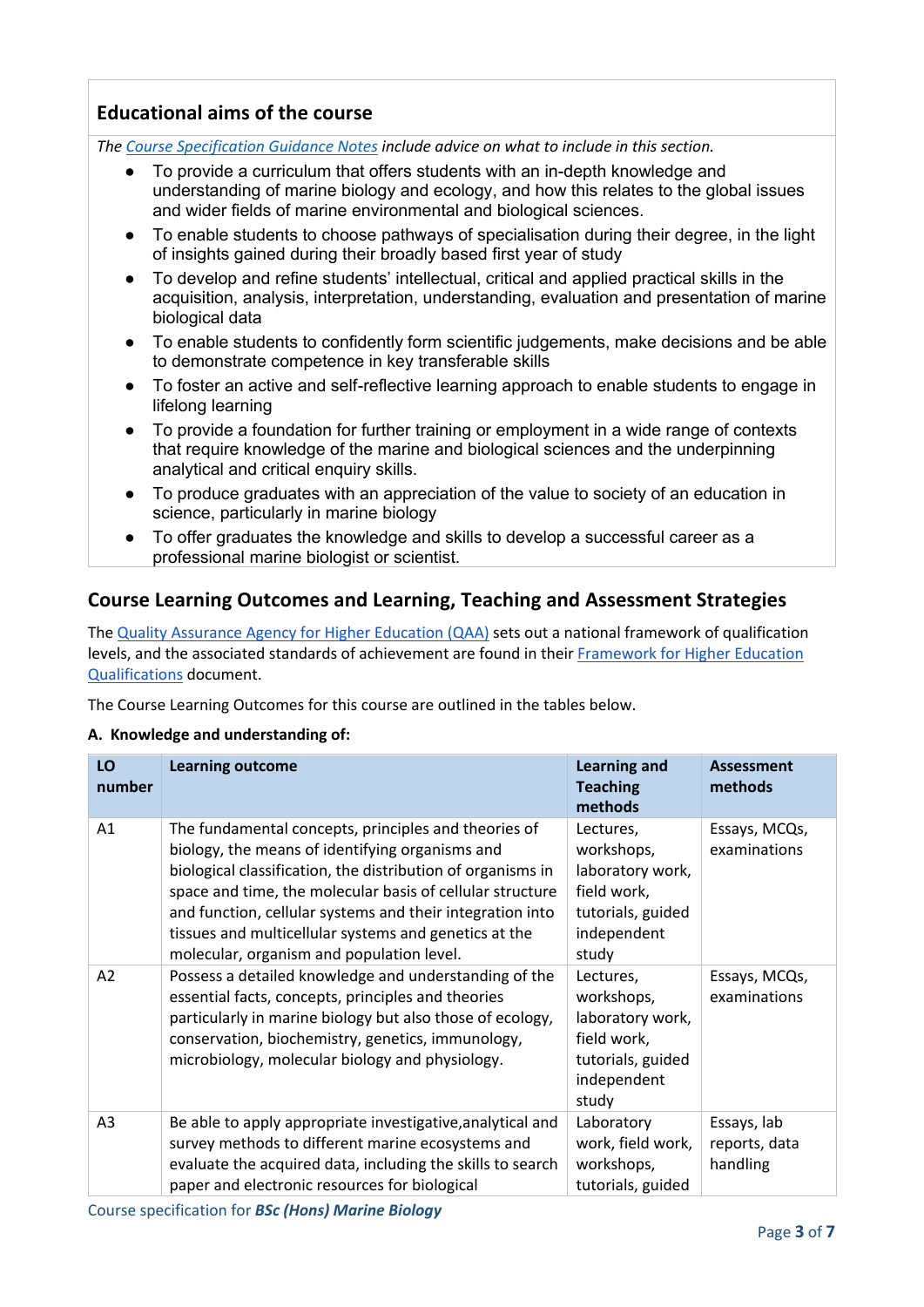|    | information and be able to use the results to synthesise<br>novel ideas.                                                                                                                                               | independent<br>study                                                 | questions,<br>project report                                                           |
|----|------------------------------------------------------------------------------------------------------------------------------------------------------------------------------------------------------------------------|----------------------------------------------------------------------|----------------------------------------------------------------------------------------|
| A4 | Understand the fundamental ecological and biological<br>processes in the marine environment & understand the<br>impacts of global climate change on this environment<br>and the role of marine systems in this change. | Lectures,<br>workshops,<br>tutorials, guided<br>independent<br>study | Essays,<br>examinations,<br>project report,<br>data synthesis<br>and<br>presentations. |
| A5 | Develop an awareness of the global impact of human<br>activity and arising anthropogenic pressures on the<br>marine environment and exploitation of its natural<br>resources.                                          | Lectures,<br>workshops,<br>tutorials, guided<br>independent<br>study | Essays,<br>examinations,<br>project report,<br>lab report.                             |

### **B. Cognitive (Intellectual or Thinking) skills, able to:**

| LO<br>number   | <b>Learning outcome</b>                                                                                                                                                                                             | <b>Learning and</b><br><b>Teaching</b><br>methods                                    | <b>Assessment</b><br>methods                                             |
|----------------|---------------------------------------------------------------------------------------------------------------------------------------------------------------------------------------------------------------------|--------------------------------------------------------------------------------------|--------------------------------------------------------------------------|
| <b>B1</b>      | Communicate effectively and confidently both orally<br>and in writing.                                                                                                                                              | Tutorials,<br>workshops,<br>project<br>supervision                                   | Essays, lab<br>reports, project<br>report, posters,<br>presentations.    |
| <b>B2</b>      | Apply conceptual and practical skills to define and<br>analyse and solve problems and use these to formulate<br>realistic hypotheses and design scientifically-sound<br>experiments to test these.                  | Lectures,<br>workshops,<br>tutorials, project<br>supervision                         | Essays, lab<br>reports, project<br>report, data<br>handling<br>questions |
| B <sub>3</sub> | Effectively analyse acquired data and apply numerical<br>skills to process, analyse and interpret experimental<br>findings.                                                                                         | Laboratory<br>work, field work,<br>workshops,<br>project<br>supervision              | Lab reports,<br>project report,<br>data handling<br>questions            |
| <b>B4</b>      | To integrate and evaluate information from a variety of<br>experimental approaches and assess the merits of<br>competing theories, explanations or methodologies, by<br>applying independant and critical thinking. | Lectures,<br>workshops,<br>laboratory work,<br>field work,<br>project<br>supervision | Essays,<br>examinations,<br>project report                               |
| <b>B5</b>      | Summarise and synthesise information by effectively<br>searching, reviewing and evaluating research literature<br>effectively.                                                                                      | Workshops,<br>tutorials, project<br>supervision                                      | Essays,<br>examinations,<br>lab reports,<br>project report               |

#### **C. Practical (Professional or Subject) skills, able to:**

| LO             | <b>Learning outcome</b>                                                                               | Learning and                                           | Assessment              |
|----------------|-------------------------------------------------------------------------------------------------------|--------------------------------------------------------|-------------------------|
| number         |                                                                                                       | <b>Teaching methods</b>                                | methods                 |
| C <sub>1</sub> | Demonstrate basic competencies in a range of<br>practical biological techniques in both lab and field | Laboratory work, field<br>work, project<br>supervision | Lab reports,<br>project |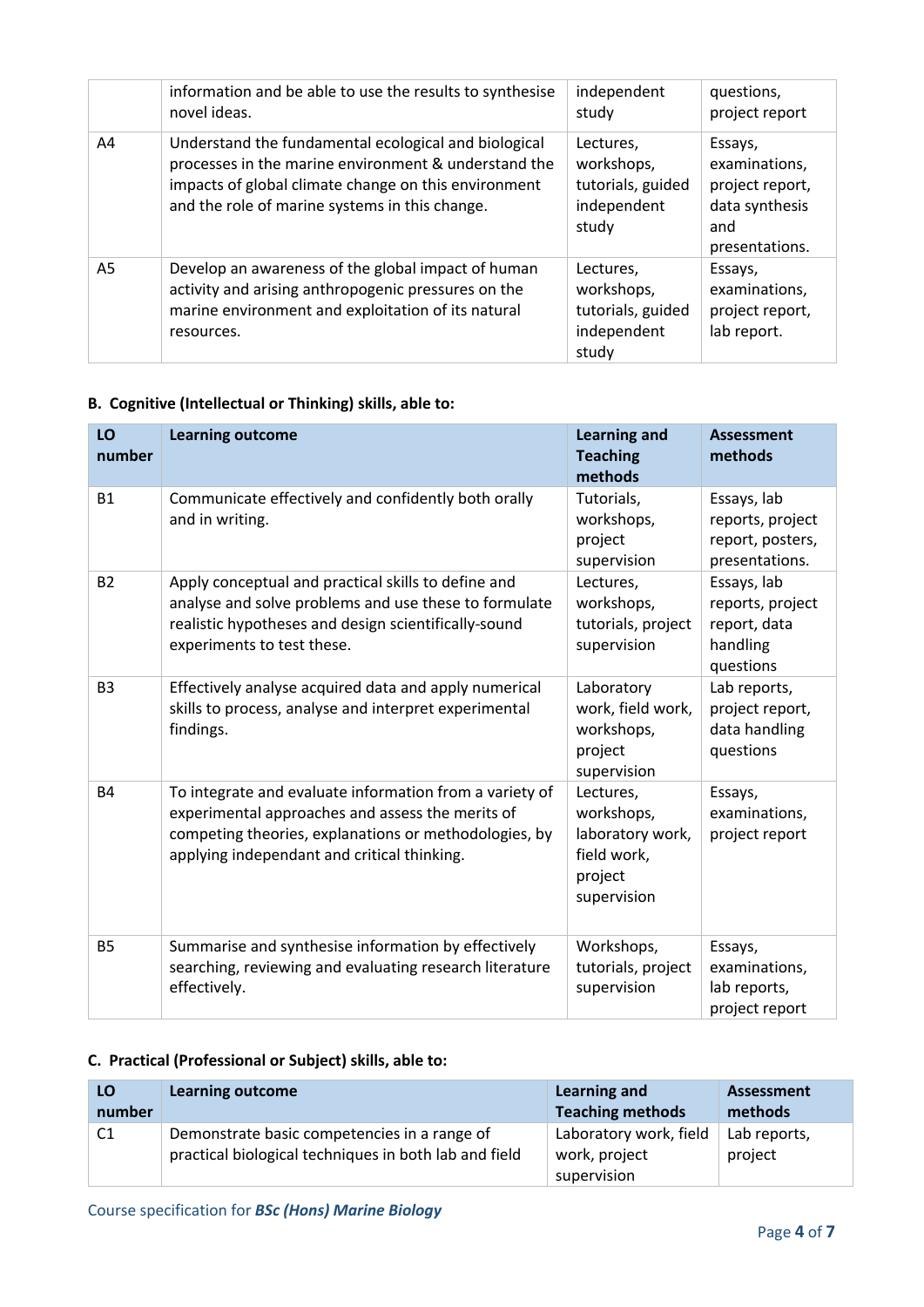|                | (NB: in the field different ecosystems are surveyed in<br>temperate and tropical countries)                                                                                                                                        |                                                                   | performance,<br>practical tests                                                           |
|----------------|------------------------------------------------------------------------------------------------------------------------------------------------------------------------------------------------------------------------------------|-------------------------------------------------------------------|-------------------------------------------------------------------------------------------|
| C <sub>2</sub> | Plan and execute experiments using materials and<br>equipment safely in the laboratory                                                                                                                                             | Laboratory work, field<br>work, project<br>supervision            | Lab reports,<br>practical tests,<br>project<br>performance,<br>data handling<br>questions |
| C <sub>3</sub> | Make and record accurate and relevant observations<br>in the field and the laboratory and analyse these<br>experimental results with the use, if necessary, of<br>appropriate statistical tests using current software<br>packages | Lectures, tutorials,<br>workshops, project<br>supervision         | Lab reports,<br>project report                                                            |
| C <sub>4</sub> | Make effective use of software for data<br>presentation, data analysis, and presentation of<br>written reports and posters. Use of genetic analysis,<br>and big data (oyster parasite DNA analysis)                                | Laboratory work, field<br>work, tutorials,<br>workshops           | Posters,<br>presentations,<br>lab reports,<br>project report                              |
| C <sub>5</sub> | Prepare accurately written scientific reports                                                                                                                                                                                      | Laboratory work, field<br>work, tutorials,<br>project supervision | Lab reports,<br>project report                                                            |

### **D. Transferrable (Graduate and Employability) skills, able to:**

| LO<br>number   | <b>Learning outcome</b>                                                                                                                         | <b>Learning and</b><br><b>Teaching</b><br>methods                | <b>Assessment</b><br>methods                                                                         |
|----------------|-------------------------------------------------------------------------------------------------------------------------------------------------|------------------------------------------------------------------|------------------------------------------------------------------------------------------------------|
| D <sub>1</sub> | Communicate ideas effectively and confidently orally,<br>through the written word or by visual presentation.                                    | <b>Tutorials</b>                                                 | Essays, posters,<br>presentations,<br>project report                                                 |
| D <sub>2</sub> | Learn and work both independently and as part of a<br>team effectively, including demonstrating problem<br>solving and critical enquiry skills. | Tutorials, guided<br>independent<br>study, project               | Essays, project<br>report, data<br>handling<br>questions,<br>examinations,<br>project<br>performance |
| D <sub>3</sub> | Apply basic statistical tests and numerical skills to the<br>analysis of biological data.                                                       | Lectures,<br>workshops,<br>project<br>supervision                | Lab reports, data<br>handling<br>questions,<br>project report,<br>examinations                       |
| D <sub>4</sub> | Use information and communication technology<br>effectively and manage time including prioritising<br>workloads.                                | Lectures,<br>workshops,<br>tutorials, project                    | Data handling<br>questions,<br>project report,<br>PDP, project<br>performance                        |
| D <sub>5</sub> | Present experimental data and other information in an<br>appropriate form for the target audience.                                              | Lectures,<br>workshops,<br>practicals,<br>project<br>supervision | Lab reports, data<br>handling<br>questions,<br>project report,<br>examination                        |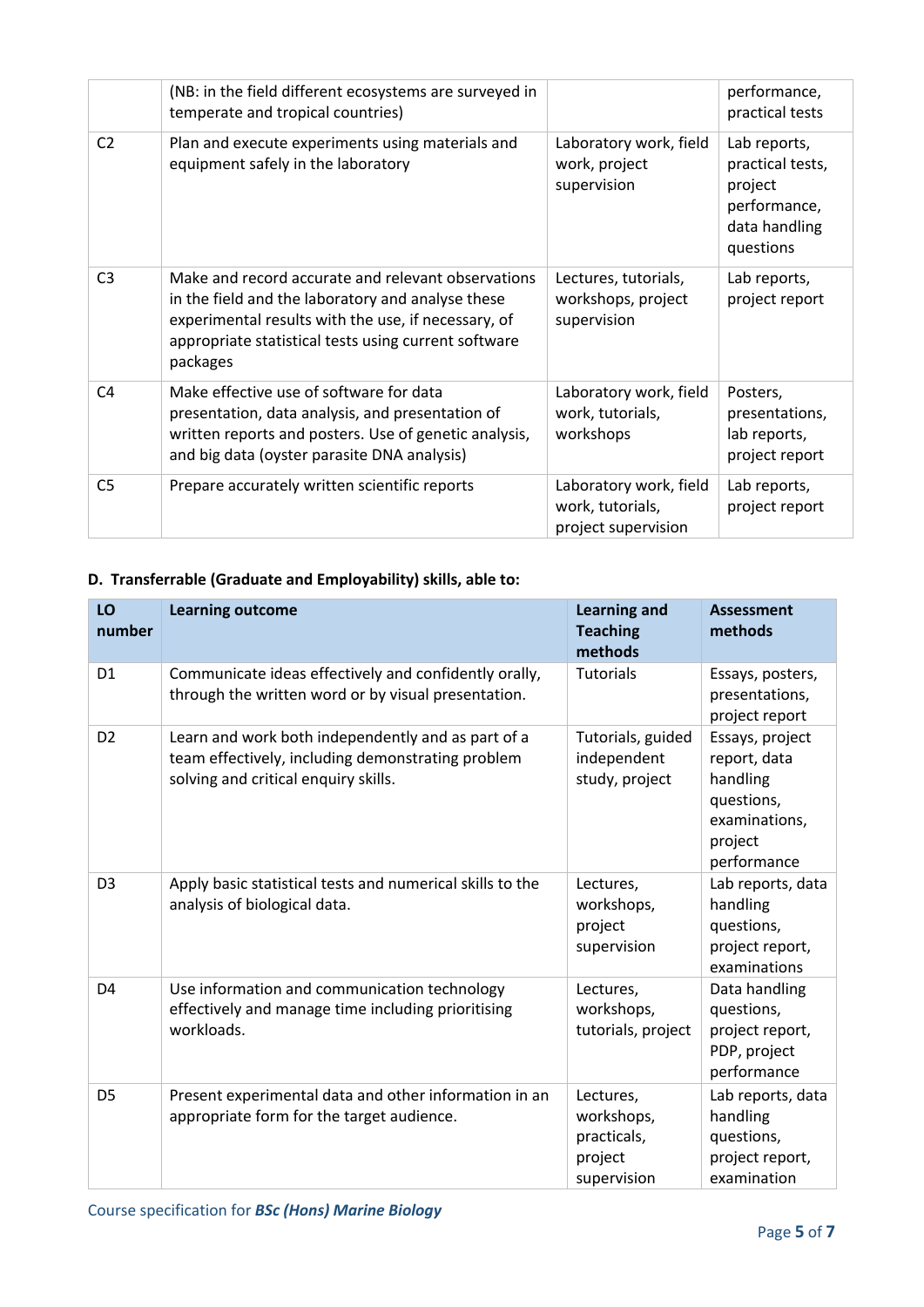### **Academic Regulations**

The current University of Portsmouth [Academic Regulations](https://policies.docstore.port.ac.uk/policy-107.pdf?_ga=2.115099791.988573471.1600698712-86764541.1593710288) will apply to this course. In order to meet the Royal Society of Biology accreditation the project unit cannot be compensated.

#### **Support for Student Learning**

The University of Portsmouth provides a comprehensive range of support services for students throughout their course, details of which are available at the [MyPort](http://myport.ac.uk/) student portal.

In addition to these University support services this course also provided an extensive induction programme that introduces the students to the University and the course. The Course is managed as part of the Biological Sciences BSc programme by a team comprising the Head of School, Associate Head (Academic) and Associate Head (Student) and the Course leader. All modules are supported by their own Moodle sites.

Additional support is provided by the personal tutor and the project supervisor. Support for study skills is provided by the Faculty of Science & Health Learning Support Tutors.

#### **Evaluation and Enhancement of Standards and Quality in Learning and Teaching**

The University of Portsmouth undertakes comprehensive monitoring, review and evaluation of courses within clearly assigned staff responsibilities. Student feedback is a key feature in these evaluations, as represented in our [Policy for Listening to and Responding to the Student Voice](http://policies.docstore.port.ac.uk/policy-069.pdf) where you can also find further information.

#### **Reference Points**

The course and outcomes have been developed taking account of:

- [University of Portsmouth Curriculum Framework Specification](http://www.port.ac.uk/departments/services/academicregistry/qmd/curriculum-framework-2019-20/filetodownload,201776,en.pdf)
- [University of Portsmouth](https://www.port.ac.uk/about-us/our-ambition/our-strategy) [Vision 2030 and Strategy 2025](https://www.port.ac.uk/about-us/our-ambition/our-strategy)
- [University of Portsmouth Code of Practice for Work-based and Placement Learning](http://policies.docstore.port.ac.uk/policy-151.pdf)
- [Quality Assurance Agency UK Quality Code for Higher Education](https://www.qaa.ac.uk/quality-code)
- **[Quality Assurance Agency Qualification Characteristic Statements](https://www.qaa.ac.uk/quality-code/characteristics-statements)**
- [Quality Assurance Agency Subject Benchmark Statement f](https://www.qaa.ac.uk/quality-code/subject-benchmark-statements)or Biosciences
- [Quality Assurance Agency Framework for Higher Education Qualifications](https://www.qaa.ac.uk/quality-code/qualifications-frameworks)
- Requirements of the Royal Society of Biology
- Vocational and professional experience, scholarship and research expertise of the University of Portsmouth's academic members of staff
- **National Occupational Standards**

#### **Disclaimer**

The University of Portsmouth has checked the information provided in this Course Specification and will endeavour to deliver this course in keeping with this Course Specification. However, changes to the course may sometimes be required arising from annual monitoring, student feedback, and the review and update of modules and courses.

Where this activity leads to significant changes to modules and courses there will be prior consultation with students and others, wherever possible, and the University of Portsmouth will take all reasonable steps to minimise disruption to students.